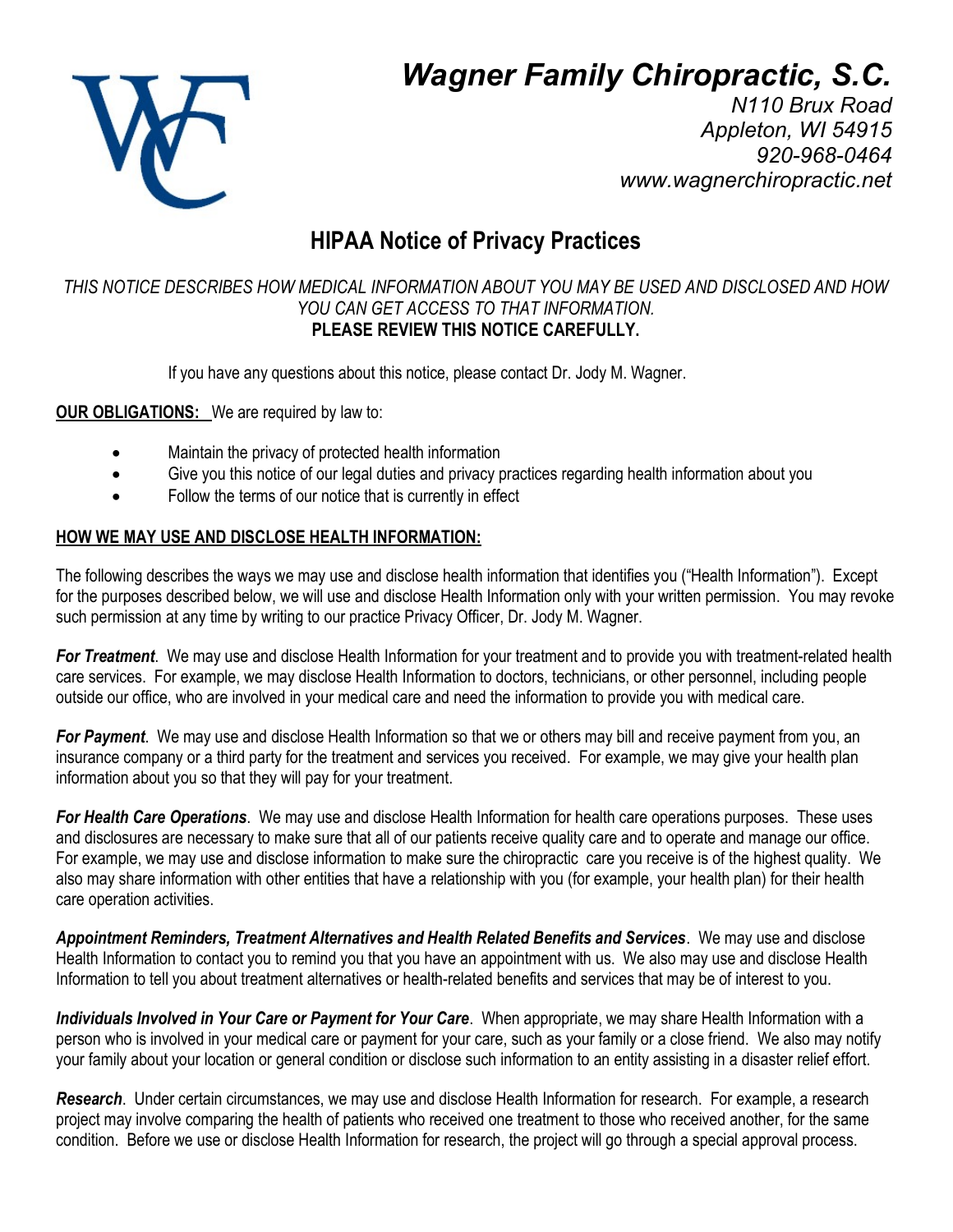Even without special approval, we may permit researchers to look at records to help them identify patients who may be included in their research project or for other similar purposes, as long as they do not remove or take a copy of any Health Information.

#### SPECIAL SITUATIONS:

As Required by Law. We will disclose Health Information when required to do so by international, federal, state or local law.

To Avert a Serious Threat to Health or Safety. We may use and disclose Health Information when necessary to prevent a serious threat to your health and safety or the health and safety of the public or another person. Disclosures, however, will be made only to someone who may be able to help prevent the threat.

**Business Associates**. We may disclose Health Information to our business associates that perform functions on our behalf or provide us with services if the information is necessary for such functions or services. For example, we may use another company to perform billing services on our behalf. All of our business associates are obligated to protect the privacy of your information and are not allowed to use or disclose any information other than as specified in our contract.

Organ and Tissue Donation. If you are an organ donor, we may use or release Health Information to organizations that handle organ procurement or other entities engaged in procurement, banking or transportation of organs, eyes or tissues to facilitate organ, eye or tissue donation and transplantation.

**Military and Veterans**. If you are a member of the armed forces, we may release Health Information as required by military command authorities. We also may release Health Information to the appropriate foreign military authority if you are a member of a foreign military.

Workers' Compensation. We may release Health Information for workers' compensation or similar programs. These programs provide benefits for work-related injuries or illness.

**Public Health Risks**. We may disclose Health Information for public health activities. These activities generally include disclosures to prevent or control disease, injury or disability; report births and deaths; report child abuse or neglect; report reactions to medications or problems with products; notify people of recalls of products they may be using; a person who may have been exposed to a disease or may be at risk for contracting or spreading a disease or condition; and the appropriate government authority if we believe a patient has been the victim of abuse, neglect or domestic violence. We will only make this disclosure if you agree or when required or authorized by law.

Health Oversight Activities. We may disclose Health Information to a health oversight agency for activities authorized by law. These oversight activities include, for example, audits, investigations, inspections, and licensure. These activities are necessary for the government to monitor the health care system, government programs, and compliance with civil rights laws.

Data Breach Notification Purposes. We may use or disclose your Protected Health Information to provide legally required notices of unauthorized access to or disclosure of your health information.

Lawsuits and Disputes. If you are involved in a lawsuit or a dispute, we may disclose Health Information in response to a court or administrative order. We also may disclose Health Information in response to a subpoena, discovery request, or other lawful process by someone else involved in the dispute, but only if efforts have been made to tell you about the request or to obtain an order protecting the information requested.

Law Enforcement. We may release Health Information if asked by a law enforcement official if the information is: (1) in response to a court order, subpoena, warrant, summons or similar process; (2) limited information to identify or locate a suspect, fugitive, material witness, or missing person; (3) about the victim of a crime even if, under certain very limited circumstances, we are unable to obtain the person's agreement; (4) about a death we believe may be the result of criminal conduct; (5) about criminal conduct on our premises; and (6) in an emergency to report a crime, the location of the crime or victims, or the identity, description or location of the person who committed the crime.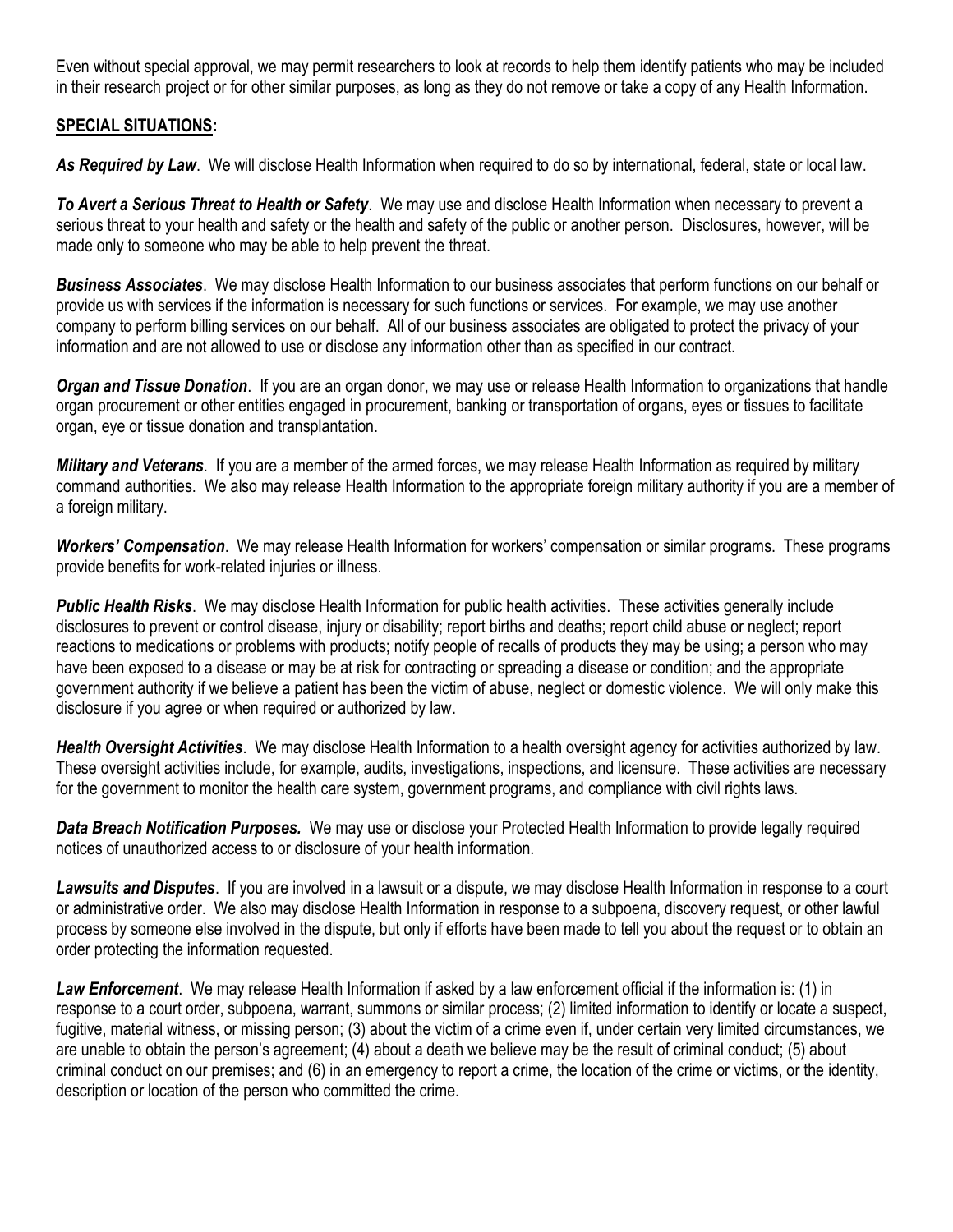Coroners, Medical Examiners and Funeral Directors. We may release Health Information to a coroner or medical examiner. This may be necessary, for example, to identify a deceased person or determine the cause of death. We also may release Health Information to funeral directors as necessary for their duties.

National Security and Intelligence Activities. We may release Health Information to authorized federal officials for intelligence, counter-intelligence, and other national security activities authorized by law.

Protective Services for the President and Others. We may disclose Health Information to authorized federal officials so they may provide protection to the President, other authorized persons or foreign heads of state or to conduct special investigations.

Inmates or Individuals in Custody. If you are an inmate of a correctional institution or under the custody of a law enforcement official, we may release Health Information to the correctional institution or law enforcement official. This release would be if necessary: (1) for the institution to provide you with health care; (2) to protect your health and safety or the health and safety of others; or (3) the safety and security of the correctional institution.

# USES AND DISCLOSURES THAT REQUIRE US TO GIVE YOU AN OPPORTUNITY TO OBJECT AND OPT

Individuals Involved in Your Care or Payment for Your Care. Unless you object, we may disclose to a member of your family, a relative, a close friend or any other person you identify, your Protected Health Information that directly relates to that person's involvement in your health care., If you are unable to agree or object to such a disclosure, we may disclose such information as necessary if we determine that it is in your best interest based on our professional judgment.

Disaster Relief. We may disclose your Protected Health Information to disaster relief organizations that seek your Protected Health Information to coordinate your care, or notify family and friends of your location or condition in a disaster. We will provide you with an opportunity to agree or object to such a disclosure whenever we practically can do so.

# YOUR WRITTEN AUTHORIZATION IS REQUIRED FOR OTHER USES AND DISCLOSURES

The following uses and disclosures of your Protected Health Information will be made only with your written authorization:

- 1. Uses and disclosures of Protected Health Information for marketing purposes; and
- 2. Disclosures that constitute a sale of your Protected Health Information

Other uses and disclosures of Protected Health Information not covered by this Notice or the laws that apply to us will be made only with your written authorization. If you do give us an authorization, you may revoke it at any time by submitting a written revocation to our Privacy Officer and we will no longer disclose Protected Health Information under the authorization. But disclosure that we made in reliance on your authorization before you revoked it will not be affected by the revocation.

YOUR RIGHTS: You have the following rights regarding Health Information we have about you:

Right to Inspect and Copy. You have a right to inspect and copy Health Information that may be used to make decisions about your care or payment for your care. This includes medical and billing records, other than psychotherapy notes. To inspect and copy this Health Information, you must make your request, in writing, to Dr. Jody M. Wagner. We have up to 30 days to make your Protected Health Information available to you and we may charge you a reasonable fee for the costs of copying, mailing or other supplies associated with your request. We may not charge you a fee if you need the information for a claim for benefits under the Social Security Act or any other state of federal needs-based benefit program. We may deny your request in certain limited circumstances. If we do deny your request, you have the right to have the denial reviewed by a licensed healthcare professional who was not directly involved in the denial of your request, and we will comply with the outcome of the review.

Right to an Electronic Copy of Electronic Medical Records. If your Protected Health Information is maintained in an electronic format (known as an electronic medical record or an electronic health record), you have the right to request that an electronic copy of your record be given to you or transmitted to another individual or entity. We will make every effort to provide access to your Protected Health Information in the form or format you request, if it is readily producible in such form or format. If the Protected Health Information is not readily producible in the form or format you request your record will be provided in either our standard electronic format or if you do not want this form or format, a readable hard copy form. We may charge you a reasonable, cost-based fee for the labor associated with transmitting the electronic medical record.